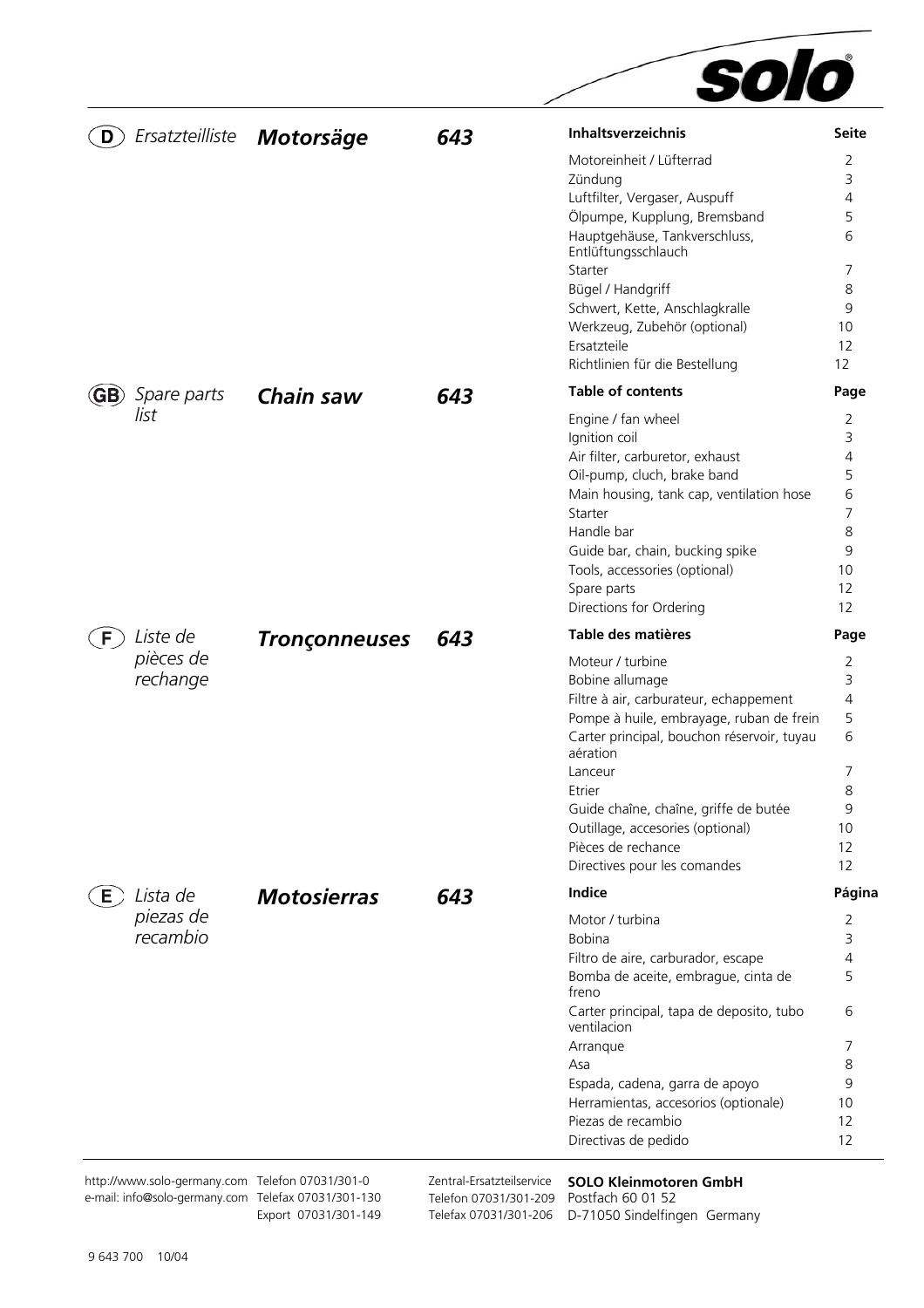# **Motorsäge ; Chain saw ; Tronçonneuses ; Motosierras 643**

<span id="page-1-0"></span>

| Bild-Nr.            | Bestell-Nr.             | Menge                      | Motoreinheit / Lüfterrad            | Engine / fan                 | Moteur / turbine                                       | Motor / turbina       |
|---------------------|-------------------------|----------------------------|-------------------------------------|------------------------------|--------------------------------------------------------|-----------------------|
| Pos.-No.<br>No.Pos. | Order-No.<br>No. de Cde | Quantity<br><b>Nombres</b> |                                     | wheel                        |                                                        |                       |
| Pos.-No.            | Ref.-Nr.                | Cantidad                   |                                     |                              |                                                        |                       |
|                     | 22 00 923               |                            | Kurbelwelle                         | Crankshaft                   | Embiellage                                             | Cigüenal              |
| 2                   | 21 00 364 25            | $\overline{2}$             | Lagerhülse 12x38,17x17 mm           | Sleeve                       | Palier avec roulements                                 | Casquillo             |
|                     |                         |                            | enth. $(-2, 3)$                     | incl. $(-2, 3)$              | $v$ inclus $(-2, 3)$                                   | incl. $(-2, 3)$       |
| 3                   | 00 62 280               | 2                          | $O-Rinq \leftarrow$                 | $O\text{-ring} < \text{-}$ ) | Joint torique $\left\langle -\right\rangle$            | Anillo $\leftarrow$ ) |
| $\overline{4}$      | 00 54 237               | $\overline{2}$             | Wellendichtring 12x25x5 mm          | Oil seal                     | Joint spy                                              | Reten                 |
| 5                   | 00 55 134               |                            | Sicherungsring 12x1 mm              | Circlip                      | Circlip                                                | Anillo de seguridad   |
| $\overline{6}$      | 22 00 632               | $\mathbf{1}$               | Kolben $\varnothing$ 40 mm          | Piston                       | Piston                                                 | Piston                |
|                     |                         |                            | enth. $(-56 - 8)$                   | incl. $(-56 - 8)$            | y inclus $(-56 - 8)$                                   | incl. $(-56 - 8)$     |
| $\overline{7}$      | 20 48 140               |                            | Kolbenring 40x1.5 mm                | Piston ring                  | Segment                                                | Anillo de piston      |
| 8                   | 00 55 267               | 2                          | Sprengring 10x0,8 mm <- )           | $\overline{Ring}$ <-)        | Circlips d'axe de piston $\left\langle -\right\rangle$ | Anillo $\leftarrow$   |
| 9                   | 20 31 249 25            | 1                          | Kolbenbolzen 10/6,5x28 mm           | Piston pin                   | Axe de piston                                          | <b>Bulon</b>          |
| 10                  | 20 63 370               | $\overline{2}$             | Kurbelgehäusedichtung               | Gasket                       | Joint                                                  | Junta                 |
| 11                  | 20 11 827               | $\mathbf{1}$               | Nikasilzvlinder $\varnothing$ 40 mm | Cylinder                     | Cylindre                                               | Cilindro              |
| 12                  | 00 15 282               | $\overline{1}$             | Stiftschraube M5x11 mm              | Screw                        | Goujon                                                 | Tornillo              |
| 13                  | 28 00 570               |                            | Dekoventil D 1.0                    | Deco-valve                   | Soupape decompression                                  | Valvula               |
| 14                  | 00 55 290               |                            | Zackenring                          | Toothed washer               | Bague                                                  | Anillo                |
| 15                  | 23 00 730               |                            | Zündkerze RCJ6Y                     | Spark plug                   | <b>Bougie</b>                                          | <b>Bujia</b>          |
| 16                  | 00 31 194               |                            | Scheibe 12x18x0,5 mm                | Washer                       | Rondelle                                               | Arandela              |
| 17                  | 60 74 650               |                            | Mitnehmerschnecke                   | Activator                    | Entraineur à vis                                       | Activador             |
| $\overline{18}$     | 00 31 624               | 1                          | Scheibe 10x24x2 mm                  | Washer                       | Rondelle                                               | Arandela              |
| 19                  | 60 42 631               | $\overline{1}$             | Scheibe 10x42x1 mm                  | Washer                       | Rondelle                                               | Arandela              |
| 20                  | 35 00 460               |                            | Fliehkraftkupplung M10x1            | Centrifugal clutch           | Embrayage centrifugue                                  | Embraque centriefugal |
| $\overline{21}$     | 35 00 433 25            |                            | Kupplungsglocke 3/8"                | Clutch drum                  | Cloche embrayage                                       | Campana embrague      |
| $\overline{22}$     | 24 00 312               | $\overline{1}$             | Lüfterrad 12                        | Fan wheel                    | Volant magnétique                                      | Turbina               |
| $\overline{23}$     | 00 72 141               |                            | Scheibe 9,2x18x0,7 mm               | Washer                       | Rondelle                                               | Arandela              |
| $\overline{24}$     | 00 20 145               |                            | Sechskantmutter M8x1                | <b>Nut</b>                   | Écrou                                                  | tuerca                |
| $\overline{25}$     | 00 33 358               | 4                          | Distanzrohr 8/7,6x1,2x27,5 mm       | Spacer tube                  | Entretoise                                             | Tubo distanciador     |
| 26                  | 00 72 140               | $\overline{4}$             | Scheibe 5,2x12x0,5 mm               | Spring washer                | Rondelle                                               | Muelle de disco       |
| 27                  | 00 18 340               | 4                          | Zylinderschraube M5x40 mm           | Screw                        | Vis                                                    | Tornillo              |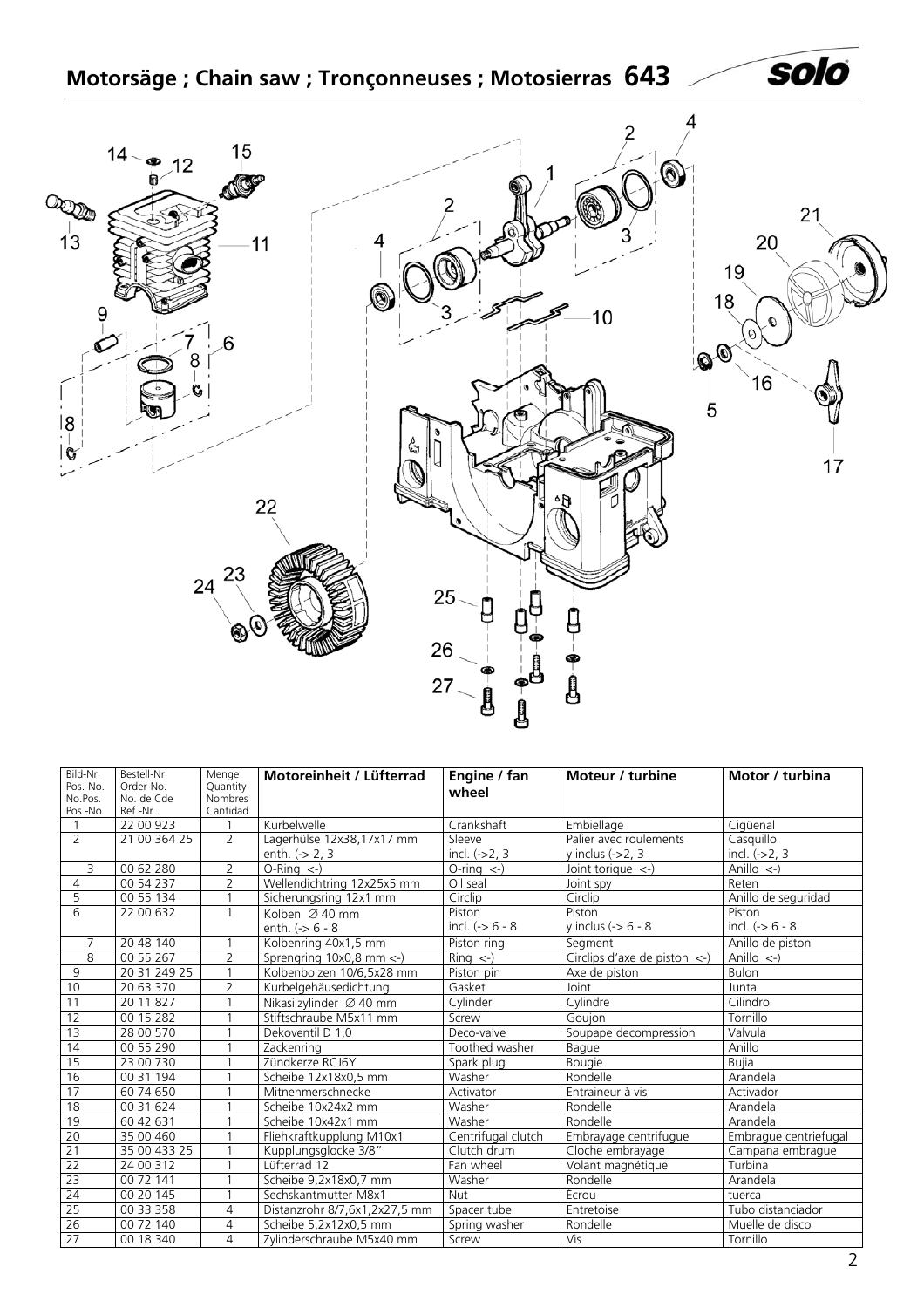<span id="page-2-0"></span>

| Bild-Nr.<br>Pos.-No. | Bestell-Nr.<br>Order-No. | Menge<br>Quantity | Zündung                    | Ignition coil                                | <b>Bobine allumage</b> | <b>Bobina</b>         |
|----------------------|--------------------------|-------------------|----------------------------|----------------------------------------------|------------------------|-----------------------|
| No.Pos.              | No. de Cde               | <b>Nombres</b>    |                            |                                              |                        |                       |
| Pos.-No.             | Ref.-Nr.                 | Cantidad          |                            |                                              |                        |                       |
|                      | 23 00 837                |                   | Zündmodul, Prüfrex         | Ignition module                              | Bobine d'allumage      | <b>Bobina</b>         |
|                      |                          |                   | enth. $(-) 1 - 3$          | incl. $(-5)$ 1 - 3                           | $y$ inclus (-> 1 - 3   | incl. $(-5)$ 1 - 3    |
| 2                    | 00 73 347                |                   | Kontaktfeder               | Contact spring                               | Ressort de contact     | Resorte de contacto   |
| 3                    | 00 84 621                |                   | Zündkerzenstecker <-)      | Spark plug cap $\left\langle -\right\rangle$ | Capuchon de bougie <-) | Terminal de bujia <-) |
| 4                    | 00 18 280                |                   | Zylinderschraube M4x12 mm  | Screw                                        | Vis                    | Tornillo              |
| 5                    | 00 72 148                | 3                 | Sicherungsscheibe 4 mm     | Washer                                       | Rondelle               | Disco de tension      |
| 6                    | 23 00 472                |                   | Halteblech                 | Plate                                        | Tôle                   | Chapa                 |
|                      | 00 18 327                |                   | Zylinderschraube M4x20 mm  | Screw                                        | Vis                    | Tornillo              |
| 8                    | 00 30 101                |                   | Scheibe 4.3 mm             | Washer                                       | Rondelle               | Arandela              |
| 9                    | 00 33 413                |                   | Distanzrohr                | Spacer tube                                  | Entretoise             | Tubo distanciador     |
| 10                   | 00 18 434                |                   | Zylinderschraube M4x30 mm  | Screw                                        | Vis                    | Tornillo              |
| 11                   | 00 33 412                |                   | Distanzrohr                | Spacer tube                                  | Entretoise             | Tubo distanciador     |
| 12                   | 00 84 890                |                   | Kabel; Masse + Kurzschluss | Cable; ground +                              | Câbles court-circuit   | Cable; de masa +      |
|                      |                          |                   |                            | shortcircuit                                 |                        | interrupor            |
| 13                   | 00 66 455                |                   | Kabelband 98x2,5 mm        | Cable band                                   | Serre-câble            | Cinta de cable        |
| 14                   | 23 00 730                |                   | Zündkerze RCJ6Y            | Spark plug                                   | <b>Bougie</b>          | Bujia                 |
| 15                   | 00 84 477                |                   | Kurzschluss-Schalter       | Short circuit button                         | Interrupteur           | Interruptor           |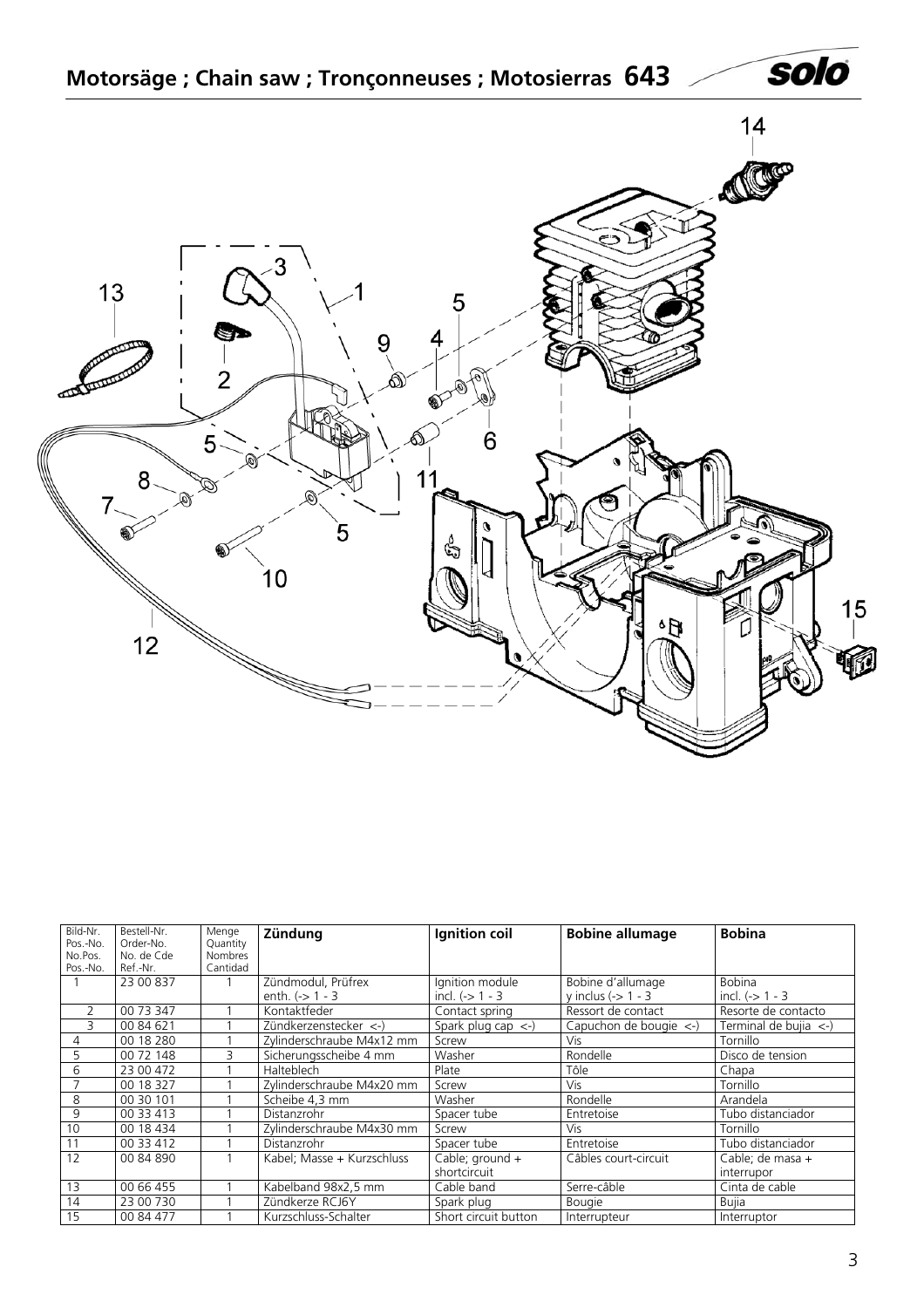<span id="page-3-0"></span>**Motorsäge ; Chain saw ; Tronçonneuses ; Motosierras 643**

|                                             | 11<br>12                                           |                                |                                                                                                                       | 10 | 27                                                                                                                           |                                                                                                                             | 17<br>16<br>20<br>15<br>18<br>19<br>O anno O                                                                                |
|---------------------------------------------|----------------------------------------------------|--------------------------------|-----------------------------------------------------------------------------------------------------------------------|----|------------------------------------------------------------------------------------------------------------------------------|-----------------------------------------------------------------------------------------------------------------------------|-----------------------------------------------------------------------------------------------------------------------------|
|                                             |                                                    |                                | 28                                                                                                                    |    | 26<br>29                                                                                                                     | 30                                                                                                                          | 25<br>24<br>31                                                                                                              |
|                                             |                                                    |                                | Dichtsatz - Vergaser<br>Gasket - kit - Carburetor<br>Pochette de joints - Carburateur<br>Juego de juntas - Carburador |    | Reparatursatz - Vergaser<br>Repair - kit - Carburetor<br>Kit de réparation - Carburateur<br>Juego de reparacion - Carburador | Drosselachsen-kit - Vergaser<br>Throttle axle kit - Carburator<br>Jeu d'axe - Carburateur<br>Juego de mariposa - Carburador | Chokeachsen-kit - Vergaser<br>Choke axle kit - Carburetor<br>Jeu d'étrangleur - Carburateur<br>Juego eje choke - Carburador |
| Bild-Nr.<br>Pos.-No.<br>No.Pos.<br>Pos.-No. | Bestell-Nr.<br>Order-No.<br>No. de Cde<br>Ref.-Nr. | Menge<br>Quantity<br>Nombres   | Luftfilter, Vergaser,<br>Auspuff                                                                                      |    | Air filter,<br>carburetor,                                                                                                   | Filtre à air,<br>carburateur,                                                                                               | Filtro de aire,<br>carburador, escape                                                                                       |
|                                             |                                                    |                                |                                                                                                                       |    |                                                                                                                              |                                                                                                                             |                                                                                                                             |
|                                             | 00 71 153                                          | Cantidad<br>2                  | Federring 20                                                                                                          |    | exhaust<br>Spring ring                                                                                                       | echappement<br>Baque ressort                                                                                                | Resorte                                                                                                                     |
| $\overline{2}$                              | 23 00 779                                          |                                | Vergaserstutzen                                                                                                       |    | Manifold                                                                                                                     | Bride d'admission                                                                                                           | Brida carburador                                                                                                            |
|                                             |                                                    |                                | enth. $(-2 - 5)$                                                                                                      |    | incl. $(-2 - 5)$                                                                                                             | y inclus $\left(\frac{1}{2}$ - 5                                                                                            | incl. $(-> 2 - 5$                                                                                                           |
| 3<br>$\overline{4}$                         | 00 13 214<br>00 64 319                             |                                | Linsenschraube 3,5x19 mm<br>Schlauch 5x1,5                                                                            |    | Screw<br>Hose                                                                                                                | Vis<br>Tuyau                                                                                                                | Tornillo<br>Tubo                                                                                                            |
| 5                                           | 60 63 322                                          |                                | Verbindungsschlauch <- )                                                                                              |    | Hose connection $\lt$ -)                                                                                                     | Raccord admission $\left\langle -\right\rangle$                                                                             | Tubo <-)                                                                                                                    |
| 6                                           | 25 00 738 25                                       |                                | Auspuff                                                                                                               |    | Exhaust                                                                                                                      | Echappement                                                                                                                 | Escape                                                                                                                      |
|                                             |                                                    |                                | enth. $(-) 6 - 8$                                                                                                     |    | incl. $(-56 - 8)$                                                                                                            | y inclus $(-56 - 8)$                                                                                                        | incl. $(-56 - 8)$                                                                                                           |
| 7<br>8                                      | 20 43 901 25<br>00 13 229 25                       | 1                              | Austrittsblech                                                                                                        |    | Outlet plate<br>Screw $\leftarrow$ )                                                                                         | Tôle<br>$Vis < -$ )                                                                                                         | $\overline{Chapa}$<br>Tornillo $\left\langle -\right\rangle$                                                                |
| 9                                           | 06 10 458                                          | $\overline{2}$<br>$\mathbf{1}$ | Linsenschraube 4,2x9,5 mm <- )<br>Auspuff/Vergaser Dichtung Set                                                       |    | Gasket set                                                                                                                   | Pochette de joints pot                                                                                                      | Juego de juntas                                                                                                             |
|                                             |                                                    |                                |                                                                                                                       |    |                                                                                                                              | d'échappem./carburateur                                                                                                     |                                                                                                                             |
| 10                                          | 00 18 379                                          | 2                              | Vierkantschraube M5x72,2 mm                                                                                           |    | Screw                                                                                                                        | Vis                                                                                                                         | Tornillo                                                                                                                    |
| 11                                          | 00 28 137                                          | $\overline{2}$                 | Sechskantmutter M5                                                                                                    |    | <b>Nut</b>                                                                                                                   | Écrou frein m5                                                                                                              | Tuerca                                                                                                                      |
| 12<br>14                                    | 00 72 144<br>23 00 776                             | 4<br>1                         | Sicherungsscheibe 5 mm<br>Vergaser, WT 513                                                                            |    | Tension washer<br>Carburetor                                                                                                 | Rondelle de tension<br>Carburateur                                                                                          | Arandela elastica<br>Carburador                                                                                             |
| 15                                          | 60 74 962                                          | 1                              | Filtergehäuse                                                                                                         |    | Filter housing                                                                                                               | Boîtier du filtre à air                                                                                                     | Caja de filtro                                                                                                              |
| 16                                          | 20 48 387                                          |                                | Fiterplatte                                                                                                           |    | Filter plate                                                                                                                 | Plaque de filtre                                                                                                            | Placa de filtro                                                                                                             |
| 17                                          | 20 48 385                                          |                                | Filterschaumplatte                                                                                                    |    | Filter plate                                                                                                                 | Plaque de filtre                                                                                                            | Placa de filtro                                                                                                             |
| 18                                          | 00 34 201                                          | 2                              | Sicherungsschreibe 5 mm                                                                                               |    | Circlip                                                                                                                      | Rondelle crantée                                                                                                            | Anillo circlip<br>Tornillo                                                                                                  |
| 19                                          | 00 18 382<br>00 18 274                             | 2<br>1                         | Linsenschraube 5x55 mm<br>Linsenschraube 5x16 mm                                                                      |    | Screw<br>Screw                                                                                                               | Vis<br><b>Vis</b>                                                                                                           | Tornillo                                                                                                                    |
| $\overline{20}$<br>$\overline{21}$          | 27 00 322                                          | 1                              | Primer                                                                                                                |    | Primer                                                                                                                       | Pompe d'amorcage                                                                                                            | Cabador                                                                                                                     |
| $\overline{22}$                             | 00 64 431                                          |                                | Schlauch 3x1,5x70                                                                                                     |    | Hose                                                                                                                         | Tuyau                                                                                                                       | Tubo                                                                                                                        |
| $\overline{23}$                             | 00 64 407                                          | 0,8m                           | Schlauch 2x1,5                                                                                                        |    | Hose                                                                                                                         | Tuyau                                                                                                                       | Tubo                                                                                                                        |
| $\overline{24}$                             | 60 74 637                                          |                                | Chokehebel Set                                                                                                        |    | Choke lever set                                                                                                              | Kit levier starter                                                                                                          | Juego palanca                                                                                                               |
| 25                                          | 60 74 638                                          | 1<br>$\mathbf{1}$              | Stift Halbgas                                                                                                         |    | Pin                                                                                                                          | Goujon                                                                                                                      | Perno                                                                                                                       |
| 26<br>$\overline{27}$                       | 20 36 400<br>00 18 274                             | 2                              | Gasgestänge<br>Linsenschraube 5x16 mm                                                                                 |    | Throttle linkage<br>Screw                                                                                                    | Tringle<br>Vis                                                                                                              | Varilla de gas<br>Tornillo                                                                                                  |
| 28                                          | 05 10 949                                          | $\mathbf{1}$                   | Dichtsatz - Vergaser<br>WT 513                                                                                        |    | Gasket-kit -<br>carburetor                                                                                                   | Pochette de joints -<br>carburateur                                                                                         | Juego de juntas -<br>carburador                                                                                             |
| 29                                          | 05 10 948                                          | $\mathbf{1}$                   | Reparatursatz - Vergaser<br>WT 513                                                                                    |    | Repair-kit -<br>carburetor                                                                                                   | Kit de réparation -<br>carburateur                                                                                          | Juego de reparacion -<br>carburador                                                                                         |
| 30<br>31                                    | 05 10 954<br>05 10 955                             | $\mathbf{1}$<br>1              | Drosselachsen-kit - Vergaser<br>WT 513<br>Chokeachsen-kit - Vergaser                                                  |    | Throttle axle kit -<br>carburetor<br>Choke axle kit -                                                                        | Jeu d'axe - carburateur<br>Jeu d'étrangleur -                                                                               | Juego de mariposa -<br>carburador<br>Juego eje choke -                                                                      |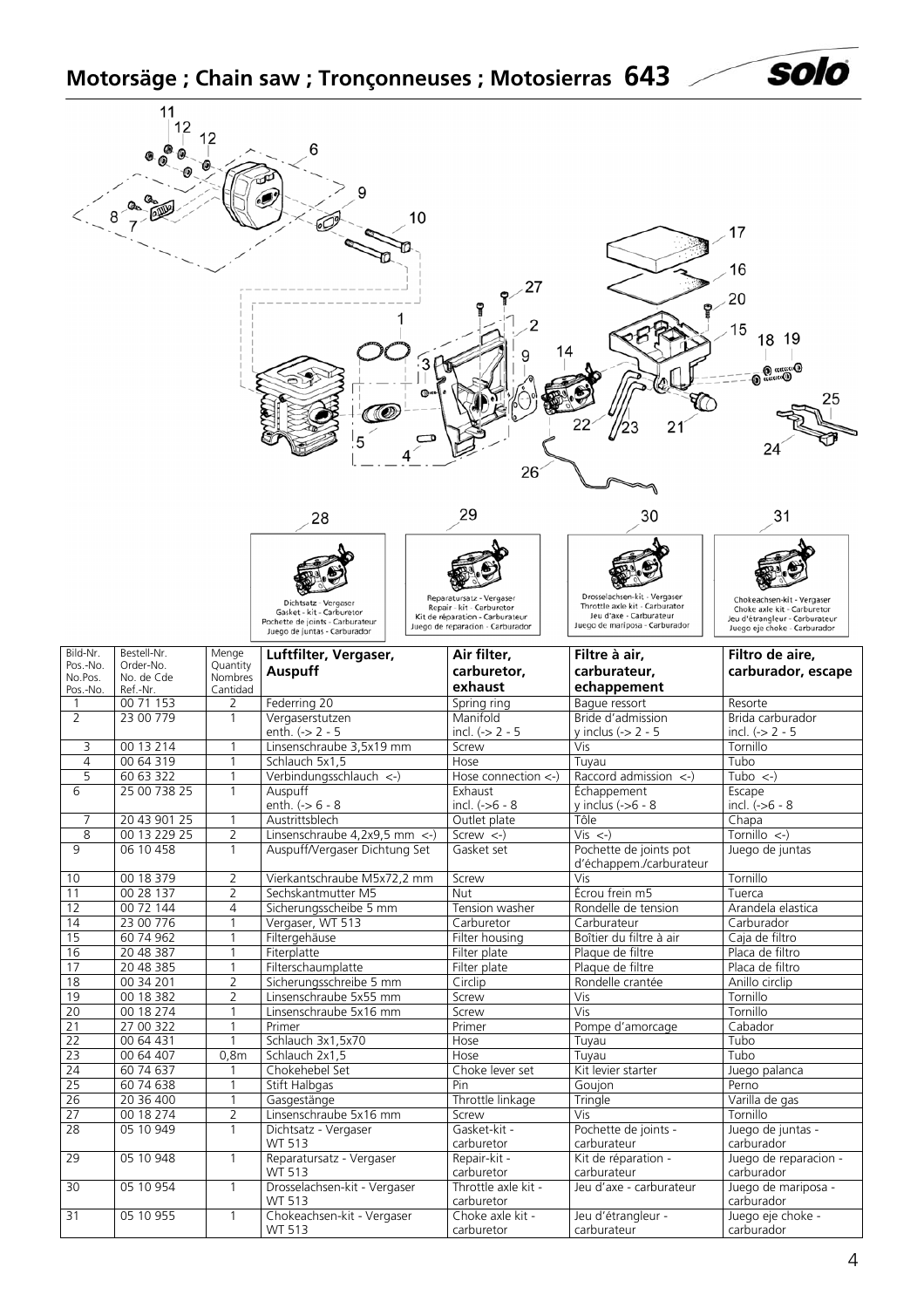<span id="page-4-0"></span>

| Bild-Nr.            | Bestell-Nr.             | Menge                      | Ölpumpe, Kupplung,                          | Oil-pump, cluch,                   | Pompe à huile,                          | Bomba de aceite,                        |
|---------------------|-------------------------|----------------------------|---------------------------------------------|------------------------------------|-----------------------------------------|-----------------------------------------|
| Pos.-No.<br>No.Pos. | Order-No.<br>No. de Cde | Quantity<br><b>Nombres</b> | <b>Bremsband</b>                            | brake band                         | embrayage, ruban                        | embrague, cinta de                      |
| Pos.-No.            | Ref.-Nr.                | Cantidad                   |                                             |                                    | de frein                                | freno                                   |
|                     | 00 55 134               |                            | Sicherungsring 12x1 mm                      | Circlip                            | Circlip                                 | Anillo de seguridad                     |
| $\overline{2}$      | 00 31 194               |                            | Scheibe 12x18x0,5 mm                        | Washer                             | Rondelle                                | Arandela                                |
| 3                   | 00 31 624               |                            | Scheibe 10x24x2 mm                          | Washer                             | Rondelle                                | Arandela                                |
| 4                   | 60 42 631               |                            | Scheibe 10x42x1 mm                          | Washer                             | Rondelle                                | Arandela                                |
| 5                   | 35 00 460               |                            | Fliehkraftkupplung M10x1                    | Centrifugal clutch                 | Embrayage centrifugue                   | Embrague centriefugal                   |
| 6                   | 35 00 433 25            |                            | Kupplungsglocke 3/8"                        | Clutch drum                        | Cloche embrayage                        | Campana embrague                        |
| $\overline{7}$      | 00 31 333               |                            | Scheibe 8,1x32x1,5 mm                       | Washer                             | Rondelle                                | Arandela                                |
| 8                   | 00 55 216               |                            | Sicherungsscheibe 6 mm                      | Safety washer                      | Circlip                                 | Seguro                                  |
| 9                   | 62 00 133 25            |                            | Bremsband                                   | Brake band                         | Ruban de frein                          | Cinta de freno                          |
| 10                  | 00 70 254               |                            | Druckfeder 1,6x10,2x56                      | Spring                             | Ressort                                 | Resorte                                 |
| 11                  | 63 00 208 25            |                            | Verstellung                                 | Brake linkage                      | Poussoir ressort frein                  | Varilla                                 |
| 12                  | 63 00 175 25            |                            | <b>Druckblech</b>                           | Pressure plate                     | Levier de blocage frein<br>de chaîne    | Chapa de presión                        |
| 13                  | 00 70 301               |                            | Druckfeder 1,5x7x18,5                       | Pressure spring                    | Ressort de pression                     | Resorte                                 |
| 14                  | 60 74 960               | $\mathbf{1}$               | Bremsbandabdeckung                          | Brake band cover                   | Recouvrement frein de<br>chaîne         | Chapa cinta de freno                    |
| 15                  | 00 18 361               | 3                          | Linsenschraube 5x12 mm                      | Screw                              | <b>Vis</b>                              | Tornillo                                |
| $\overline{16}$     | 61 00 336 25            | $\mathbf{1}$               | Schwertabdeckung<br>enth. (-> 16, 17        | Chain guard<br>incl. $(-5.16, 17)$ | Carter de chaîne<br>y inclus (-> 16, 17 | Cubierta espada<br>incl. (-> 16, 17     |
| 17                  | 60 31 993               | $\overline{2}$             | Distanzbuchse $\left\langle -\right\rangle$ | Distance sleeve <-)                | $\overline{\text{Entretoise}}$ <-)      | $Casquillo <$ -)                        |
| 18                  | 00 20 214               | $\overline{2}$             | Sechskantmutter M8                          | <b>Nut</b>                         | Écrou                                   | Tuerca                                  |
| 19                  | 06 10 462               |                            | Ölpumpe Set                                 | Oil pump set                       | Kit pompe à hulle                       | Juego bomba                             |
|                     |                         |                            | enth. (-> 19, 20                            | incl. (-> 19, 20                   | y inclus (-> 19, 20                     | incl. (-> 19, 20                        |
| 20                  | 60 74 650               |                            | Mitnehmerschnecke <-)                       | Activator $\leftarrow$ )           | Entraineur à vis $\langle$ -)           | Activador $\left\langle -\right\rangle$ |
| 21                  | 00 18 361               |                            | Linsenschraube 5x12 mm                      | Screw                              | Vis                                     | Tornillo                                |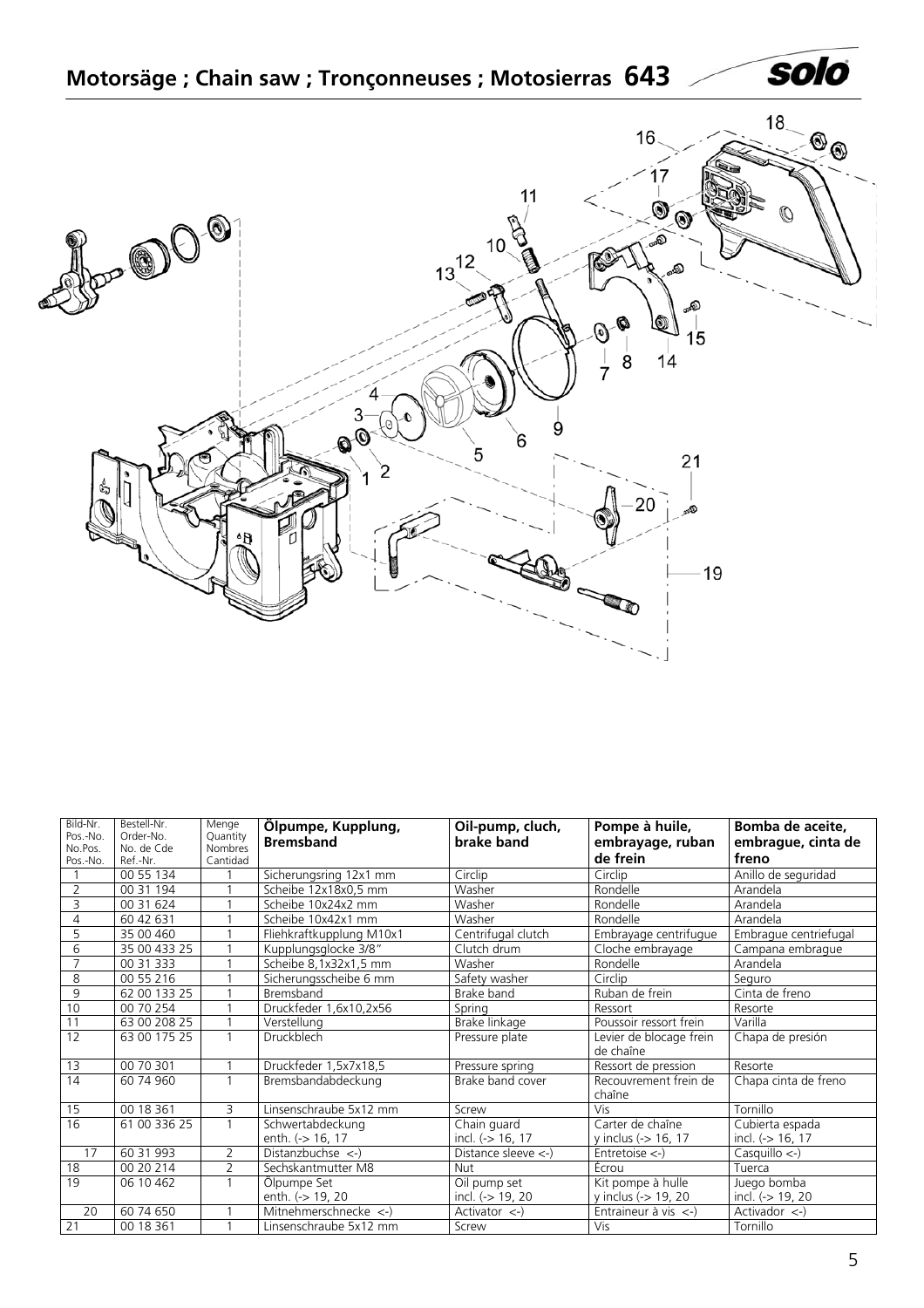# <span id="page-5-0"></span>**Motorsäge ; Chain saw ; Tronçonneuses ; Motosierras 643**



| Bild-Nr.            | Bestell-Nr.             | Menge                      | Hauptgehäuse,                   | Main housing,                             | Carter principal,                           | Carter principal,                    |  |
|---------------------|-------------------------|----------------------------|---------------------------------|-------------------------------------------|---------------------------------------------|--------------------------------------|--|
| Pos.-No.<br>No.Pos. | Order-No.<br>No. de Cde | Quantity<br><b>Nombres</b> | Tankverschluss,                 | tank cap,                                 | bouchon réservoir, tuyau                    | tapa de deposito,                    |  |
| Pos.-No.            | Ref.-Nr.                | Cantidad                   | Entlüftungsschlauch             | ventilation hose                          | aération                                    | tubo ventilacion                     |  |
| $\mathbf{1}$        | 61 00 396               | $\mathbf{1}$               | Hauptgehäuse                    | Main housing                              | Carter principal                            | Carter principal                     |  |
|                     |                         |                            | enth. $(-) 1 - 8$               | incl. $(->1 - 8)$                         | y inclus $(-1 - 8)$                         | incl. $(->1 - 8$                     |  |
| $\overline{2}$      | 00 33 358               | 4                          | Distanzrohr 8/7,6x1,2x27,5 mm   | Spacer tube                               | Entretoise                                  | Tubo distanciador                    |  |
| 3                   | 00 18 380               | $\overline{2}$             | Stiftschraube M8x19 mm          | Screw                                     | Vis                                         | Tornillo                             |  |
| $\overline{4}$      | 00 40 188               | 1                          | Zylinderstift 5 H8x14 mm        | Pin                                       | Goujon cyl.                                 | Pasador cil.                         |  |
| 5                   | 60 31 989               | $\mathbf{1}$               | Bolzen 5/5,25x12/25,5 mm        | <b>Bolt</b>                               | Axe                                         | Perno                                |  |
| $\overline{6}$      | 27 00 354               | $\mathbf{1}$               | Filter Benzinsucher             | Fuel pick-up                              | Crépine d'essence                           | Filtro gasolina                      |  |
|                     |                         |                            | enth. $(-56 - 8)$               | incl. $(-56 - 8)$                         | y inclus ( $> 6 - 8$                        | incl. $(-56 - 8)$                    |  |
| 7                   | 27 00 416               | $\mathbf{1}$               | Filter Benzinsucher             | Fuel pick-up                              | Crépine d'essence                           | Filtro gasolina                      |  |
| 8                   | 60 63 341               | $\mathbf{1}$               | Kraftstoffschlauch 3x178 <- ))  | Fuel hose $\left\langle -\right\rangle$ ) | Tuyeau d'essence $\langle - \rangle$ )      | Tubo de gasolina $\langle - \rangle$ |  |
| 9                   | 27 00 434               | $\mathbf{1}$               | Entlüftungsschlauch kompl.      | Ventilation hose                          | Tuyau aération compl.                       | Tubo ventilacion                     |  |
|                     |                         |                            | enth. (-> 9 - 11                | compl. incl. $(-59 - 11)$                 | y inclus (-> 9 - 11                         | compl. incl. (-> 9 - 11              |  |
| 10                  | 00 64 420               | 1                          | Schlauch 3x1,5x95 mm Entlüftung | Ventilation hose                          | Tuvau d'aération                            | Tubo                                 |  |
| 11                  | 27 00 414               | $\mathbf{1}$               | Entlüftungsstutzen <-)          | Ventilation socket <-)                    | Manchon d'aération <-)                      | Munon <                              |  |
| 12                  | 00 73 351               | $\mathbf{1}$               | Schlauchöse 6,7x0,9x2 mm        | Grommet                                   | Collier                                     | Manguito de cable                    |  |
| $\overline{13}$     | 27 00 344               | $\mathbf{1}$               | Tankverschluss, Benzin          | Tank cap                                  | Bouchon réservoir                           | Tapa de deposito                     |  |
|                     |                         |                            | enth. (-> 13, 14                | incl. (-> 13, 14                          | y inclus (-> 13, 14                         | incl. (-> 13, 14                     |  |
| 14                  | 00 62 280               | $\mathbf{1}$               | O-Ring $30x3$ mm $\leftarrow$ ) | $O\text{-ring} < \cdot$ )                 | Joint torique <-)                           | Anillo $\leftarrow$                  |  |
| 15                  | 27 00 345               | $\mathbf{1}$               | Tankverschluss, Öl              | Oil tank cap                              | Bouchon réservoir huile                     | Tapa de deposito                     |  |
|                     |                         |                            | enth. (-> 15, 16                | incl. (-> 15, 16                          | y inclus (-> 15, 16                         | incl. (-> 15, 16                     |  |
| 16                  | 00 62 288               | $\mathbf{1}$               | O-Ring 25,2x3 mm <- )           | $O\text{-ring} <$ -)                      | Joint torique $\left\langle -\right\rangle$ | Anillo $\leftarrow$                  |  |
| 17                  | 27 00 432               | $\overline{1}$             | Belüftungsteil Öltank           | Ventilation part oil                      | Soupape d'aération réservoir                | Pieza de ventilacion                 |  |
|                     |                         |                            |                                 | tank                                      | d'huile                                     | deposito de aceite                   |  |
| 18                  | 00 72 140               | $\overline{4}$             | Scheibe 5,2x12x0,5 mm           | Spring washer                             | Rondelle                                    | Muelle de disco                      |  |
| 19                  | 00 18 340               | $\overline{4}$             | Zylinderschraube M5x40 mm       | Screw                                     | $\overline{Vis}$                            | Tornillo                             |  |
| 20                  | 00 84 477               | 1                          | Kurzschluss-Schalter            | Short circuit button                      | Interrupteur                                | Interruptor                          |  |
| $\overline{21}$     | 00 69 841               | 1                          | Selbstklebeschild "STOP"        | Sticker "STOP"                            | Autocollant "STOP"                          | Placa "STOP"                         |  |
| 22                  | 00 73 381               |                            | Drehfeder 1,3x7,1 mm            | Torsion spring                            | Ressort                                     | Resorte                              |  |
| 23                  | 60 74 960               | $\mathbf{1}$               | Bremsbandabdeckung              | Brake band cover                          | Recouvrement frein de chaîne                | Chapa cinta de freno                 |  |
| 24                  | 00 18 361               | 3                          | Linsenschraube 5x12 mm          | Screw                                     | Vis                                         | Tornillo                             |  |
| 25                  | 61 00 336 25            | $\mathbf{1}$               | Schwertabdeckung                | Chain guard                               | Carter de chaîne                            | Cubierta espada                      |  |
|                     |                         |                            | enth. (-> 25, 26                | incl. (-> 25, 26                          | y inclus (-> 25, 26                         | incl. (-> 25, 26                     |  |
| 26                  | 60 31 993               | $\overline{2}$             | Distanzbuchse <-)               | Distance sleeve <-)                       | Entretoise $\left\langle -\right\rangle$    | $Casquillo \leftarrow$               |  |
| 27                  | 00 20 214               | $\overline{2}$             | Sechskantmutter M8              | <b>Nut</b>                                | Écrou                                       | Tuerca                               |  |
| $\overline{28}$     | 61 00 416               | $\mathbf{1}$               | Haube                           | Cover                                     | Couvercle                                   | Cubierta                             |  |
|                     |                         |                            | enth. (-> 28 - 30               | incl. (-> 28 - 30                         | v inclus (-> 28 - 30                        | incl. (-> 28 - 30                    |  |
| 29                  | 00 11 302 25            | 1                          | Haubenschraube M5x12 mm         | Screw                                     | Vis                                         | Tornillo                             |  |
| 30                  | 60 42 826               | $\mathbf{1}$               | Isolierfolie <-)                | Isolating foil $\leftarrow$ )             | Feuille isolatrice <-)                      | Laminilla $\leftarrow$ )             |  |
| 31                  | 00 69 923               | $\mathbf{1}$               | Selbstklebeschild "Gehörschutz" | Sticker                                   | Autocollant                                 | Adhesivo                             |  |
| 32                  | 00 69 803               | $\mathbf{1}$               | Selbstklebeschild "SOLO 643"    | Sticker                                   | Autocollant                                 | Adhesivo                             |  |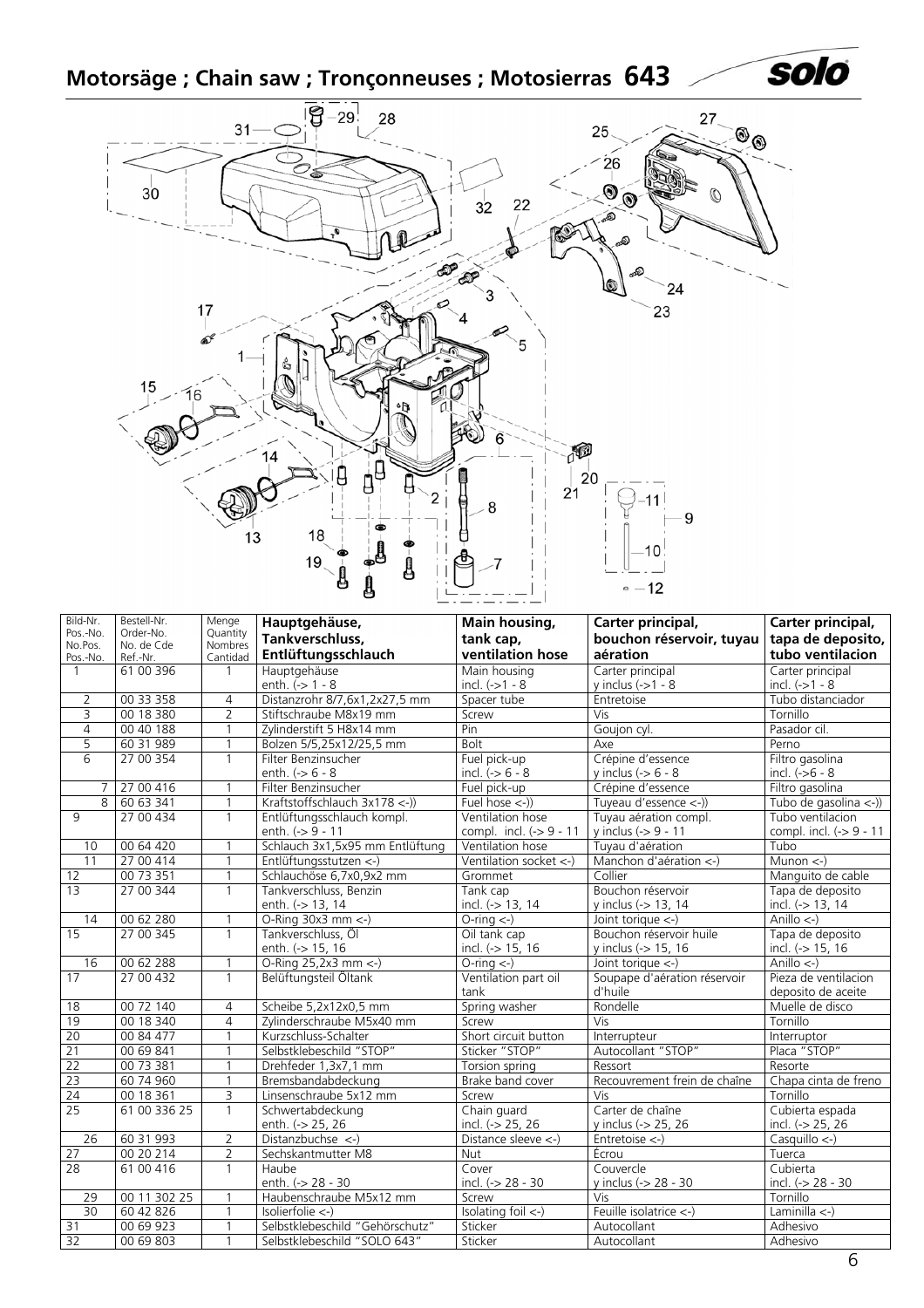<span id="page-6-0"></span>



| Bild-Nr.<br>Pos.-No. | Bestell-Nr.<br>Order-No. | Menge<br>Quantity | <b>Starter</b>            | <b>Starter</b>       | Lanceur                         | Arrangue                     |
|----------------------|--------------------------|-------------------|---------------------------|----------------------|---------------------------------|------------------------------|
| No.Pos.              | No. de Cde               | Nombres           |                           |                      |                                 |                              |
| Pos.-No.             | Ref.-Nr.<br>26 00 303    | Cantidad          | Starter LL, kompl., rot   | Starter compl., red  | Lanceur compl., rouge           | Arrangue compl., rojo        |
|                      |                          |                   | enth. $(-51 - 10)$        | incl. $(-51 - 10)$   | y inclus $(-5)$ 1 - 10          | incl. $(-5)$ 1 - 10          |
| 2                    | 21 00 645                |                   | Startergehäuse, rot       | Starter housing, red | Carter lanceur, rouge           | Caja de arranque, rojo       |
| 3                    | 26 00 283                |                   | Federkassette LL          | Spring cassette      | Ressort de lanceur              | Caja de resorte              |
| 4                    | 20 74 137 25             |                   | Seilrolle LL              | Rope pulley          | Poulie                          | Roldana                      |
| 5                    | 00 63 170 25             |                   | Starterseil               | Starter rope         | Corde de lanceur                | Cuerda de arranque           |
| 6                    | 20 74 135                |                   | Starterklinke             | Starter pawl         | Cliquet de lanceur              | Tringuete                    |
|                      | 20 74 136                |                   | Kulisse                   | Template             | Coulisse                        | Colisa                       |
| 8                    | 00 73 417                |                   | Federstecker 1,4          | Spring plug          | Goupille beta                   | Enchufe                      |
| 9                    | 20 74 570                |                   | Startergriff              | Starter grip         | Poignée lanceur                 | Empunadura arrangue          |
| 10                   | 00 69 889                |                   | SKS "SOLO" $\leftarrow$ ) | Decal <)             | Autocollant $\langle - \rangle$ | Etiqueta $\langle - \rangle$ |
| 11                   | 00 18 274                |                   | Linsenschraube 5x16 mm    | Screw                | Vis                             | Tornillo                     |
| 12                   | 00 18 257                |                   | Linsenschraube 5x25 mm    | Screw                | Vis                             | Tornillo                     |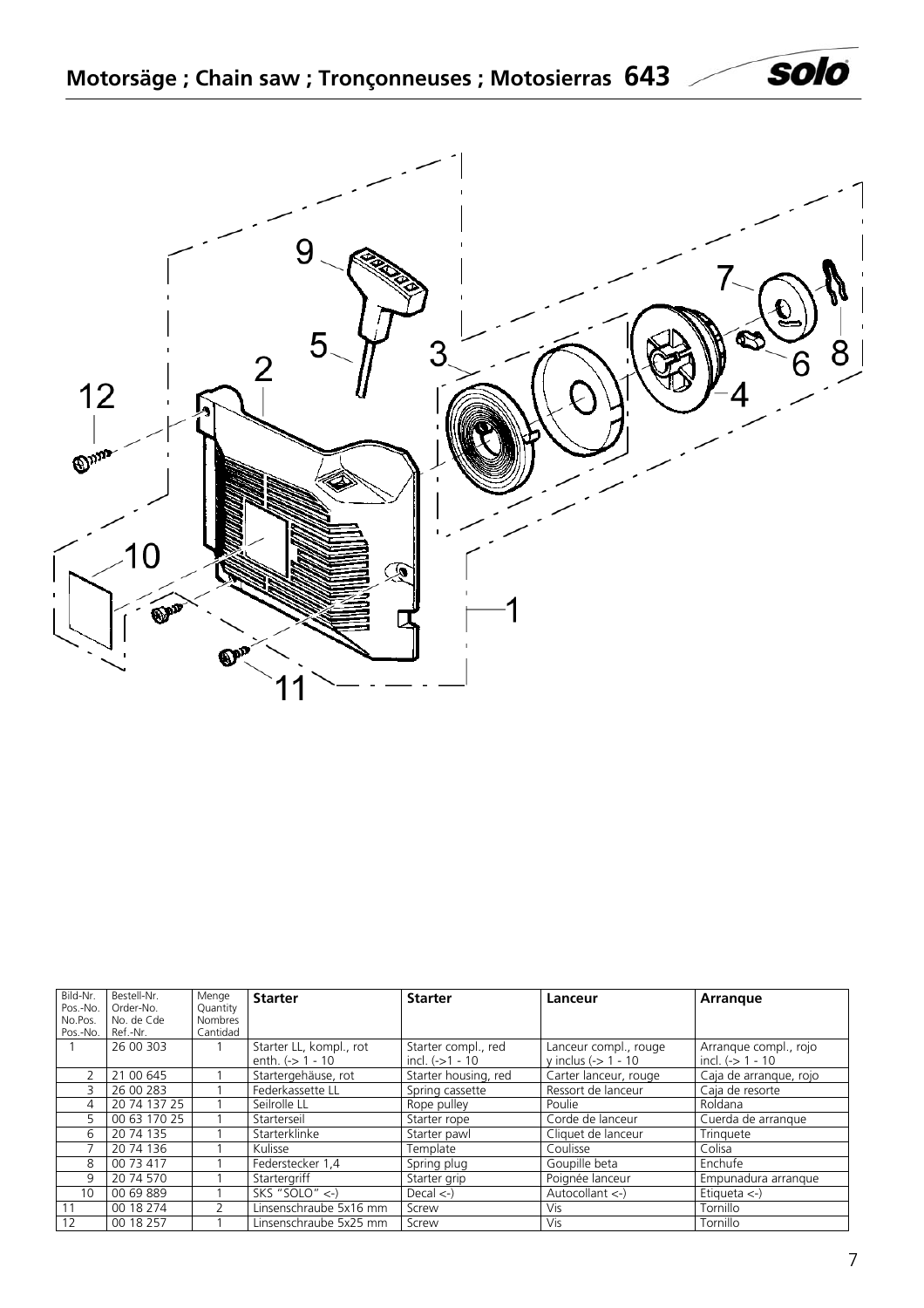**Motorsäge ; Chain saw ; Tronçonneuses ; Motosierras 643**

<span id="page-7-0"></span>

| Bild-Nr. | Bestell-Nr.  | Menge          | <b>Bügel / Handgriff</b>    | Handle bar             | <b>Etrier</b>          | Asa                |
|----------|--------------|----------------|-----------------------------|------------------------|------------------------|--------------------|
| Pos.-No. | Order-No.    | Quantity       |                             |                        |                        |                    |
| No.Pos.  | No. de Cde   | Nombres        |                             |                        |                        |                    |
| Pos.-No. | Ref.-Nr.     | Cantidad       |                             |                        |                        |                    |
|          | 61 00 388    |                | Griffgehäuse kompl.,        | Handle housing compl., | Poignée étrier, compl. | Carter compl.,     |
|          |              |                | enth. $(-) 1 - 9$           | incl. $(-51 - 9)$      | y inclus $(-5)$ 1 - 9  | incl. $(-5)$ 1 - 9 |
| 2        | 60 73 970    |                | Haltebügel                  | Handle bar             | Étrier                 | Soporte            |
| 3        | 00 94 294    |                | Puffer 4,2/12x4/15,3        | <b>Buffer</b>          | Butée caoutchouc       | Tope               |
| 4        | 60 74 968    |                | Sicherungshebel             | Safety lever           | Levier de sécurité     | Palanca seguridad  |
| 5        | 60 74 967    |                | Gashebel                    | Gas lever              | Levier des gaz         | Palanca de gas     |
| 6        | 00 73 419    |                | Schenkelfeder               | Spring                 | Ressort                | Resorte            |
|          | 60 74 969    |                | Griffschale                 | Grip cup               | Couvercle de poignée   | Cascara            |
| 8        | 60 63 181    |                | Gummi-Element 11,5x14x19,8  | Rubber element         | Silent bloc            | Elemento de goma   |
| 9        | 00 18 356    | $\overline{2}$ | Linsenschraube $4x20 < -$ ) | $Screw < -$            | $Vis < -$ )            | Tornillo $\lt$ -)  |
| 10       | 00 73 397    | 3              | Dämpfungsfeder 2,5x13,5x33  | Spring                 | Ressort amortisseur    | Resorte            |
| 11       | 00 18 361    | 6              | Linsenschraube 5x12 mm      | Screw                  | <b>Vis</b>             | Tornillo           |
| 12       | 60 73 642 25 |                | Handschutz                  | Hand protection        | Protection de main     | Proteccion de mano |
| 13       | 00 42 306    |                | Paßhülse 7/5,3x9,5          | Sleeve                 | Douille                | Casquillo          |
| 14       | 00 72 140    |                | Scheibe 5,2x12x0,5 mm       | Spring washer          | Rondelle               | Muelle de disco    |
| 15       | 00 30 108    |                | Scheibe 5,3 mm              | Washer                 | Rondelle               | Arandela           |
| 16       | 00 18 257    |                | Linsenschraube 5x12 mm      | Screw                  | Vis                    | Tornillo           |
| 17       | 60 32 669    |                | Schaltbolzen M4x32,1 mm     | Shift bolt             | Axe commande           | <b>Bulon</b>       |
| 18       | 00 28 118    |                | Sechskantmutter M4          | Nut                    | Écrou                  | Tuerca             |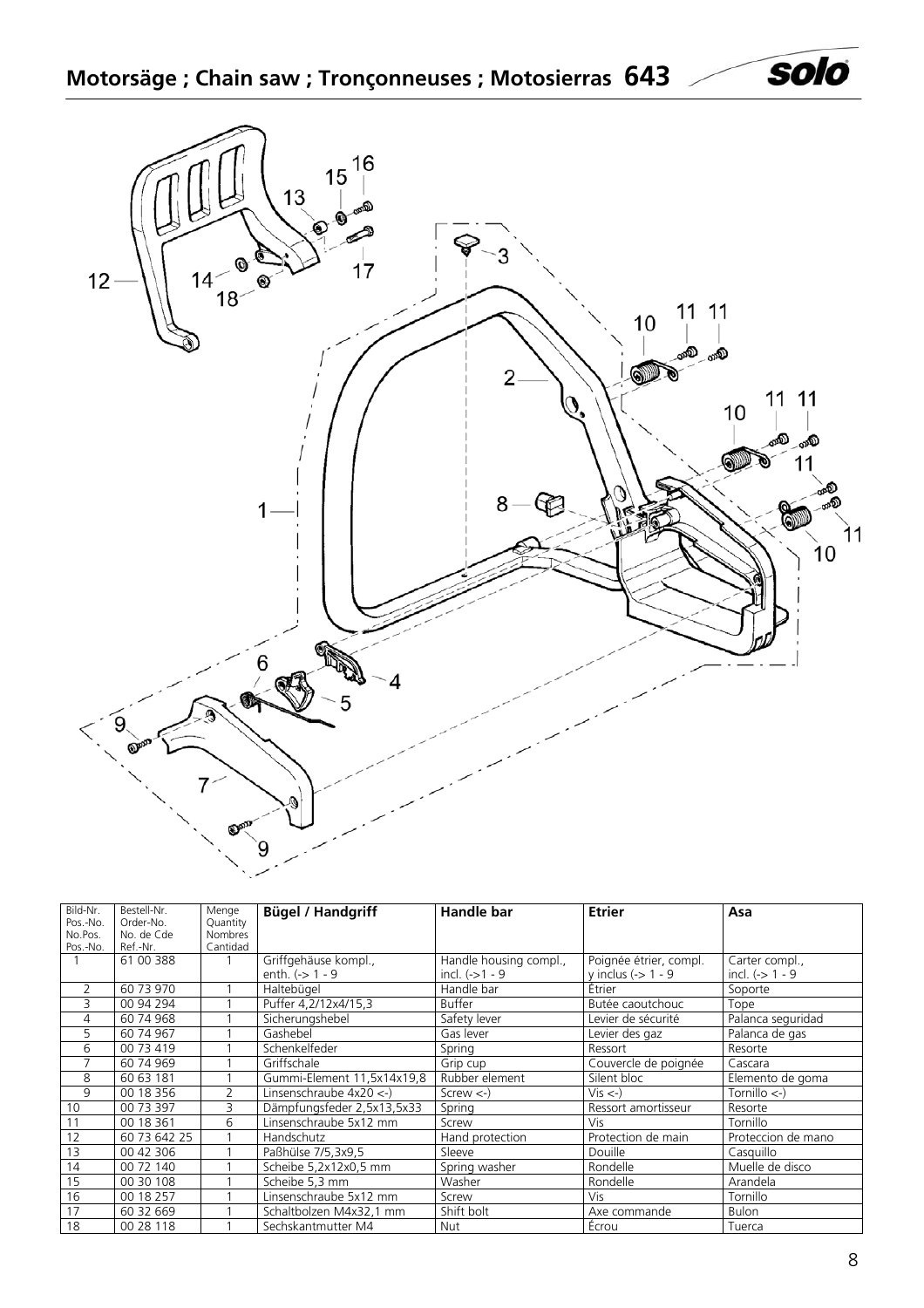<span id="page-8-0"></span>

| Bild-Nr.            | Bestell-Nr.             | Menge                      | Schwert, Kette,                                                  | Guide bar, chain,                                           | Guide chaîne,                                                    | Espada, cadena,                                                     |
|---------------------|-------------------------|----------------------------|------------------------------------------------------------------|-------------------------------------------------------------|------------------------------------------------------------------|---------------------------------------------------------------------|
| Pos.-No.<br>No.Pos. | Order-No.<br>No. de Cde | Quantity<br><b>Nombres</b> | Anschlagkralle                                                   | bucking spike                                               | chaîne, griffe de                                                | garra de apoyo                                                      |
| Pos.-No.            | Ref.-Nr.                | Cantidad                   |                                                                  |                                                             | butée                                                            |                                                                     |
|                     | 69 00 600 2             |                            | Kette 40cm<br>$(16'')$ ; 1, 3; T=3/8S''; 57E<br>enth. $(->1 - 8$ | Chain 40cm (16"); 1,3;<br>T=3/8S"; 57E<br>incl. $(-> 1 - 8$ | Chaîne 40cm (16"); 1,3;<br>T=3/8S": 57E<br>y inclus $(-5)$ 1 - 8 | Cadena 40cm<br>$(16'')$ ; 1, 3; T=3/8S''; 57E<br>incl. $(-5)$ 1 - 8 |
| 2                   | 05 40 304               |                            | Rechtsschneider"                                                 | Right cutter                                                | Gouge droite                                                     | Cortador derecha                                                    |
| 3                   | 05 40 305               |                            | Linksschneider                                                   | Left cutter                                                 | Gouge gauche                                                     | Cortador izquierda                                                  |
| 4                   | 05 40 306               |                            | Verbindungsglied mit Niet"                                       | Connection link with rivet                                  | Maillon d'attache avec<br>rivet                                  | Eslabón de conexion con<br>remache                                  |
| 5                   | 05 40 308               | 1                          | Verbindungsglied ohne Niet                                       | Connection link without<br>rivet                            | Maillon d'attache sans<br>rivet                                  | Eslabón de conexion sin<br>remache                                  |
| 6                   | 05 40 309               |                            | Treibglied                                                       | Drive link                                                  | Maillon entraîneur                                               | Eslabón                                                             |
| $\overline{7}$      | 05 40 310               |                            | Sicherheitsverbindungsglied,                                     | Safety conn.                                                | Maillon de sécurité                                              | Eslabon                                                             |
| 8                   | 05 40 307               | 1                          | Niet $\langle - \rangle$                                         | $Rivet < -$                                                 | $Rivet < -$                                                      | Remache $\left\langle -\right\rangle$                               |
| 9                   | 69 00 900 2             |                            | Führungsschiene, 40cm (16");<br>1,3;Teilung =3/8''               | Guide bar 40cm (16");<br>1,3;3/8"                           | Guide 40cm<br>$(16'')$ ; 1, 3; 3/8''                             | Espada 40cm (13");<br>1,3;3/8"                                      |
| 10                  | 60 71 246               |                            | Kettenschutz 40cm                                                | Chain protection 40 cm                                      | Fourreau de chaîne<br>40cm                                       | Proteccion cadena 40cm                                              |
| 11                  | 00 18 420               |                            | Spannschraube                                                    | F. H. Screw                                                 | Vis $t, C$ .                                                     | Tornillo                                                            |
| 12                  | 60 32 640               |                            | Kettenspannbolzen                                                | Chain tension bolt                                          | Tendeure de chaine                                               | Perno de fijacion de cad.                                           |
| 13                  | 00 55 101               |                            | Sicherungsscheibe 4 mm                                           | Tension washer                                              | Rondelle de tension                                              | Arandela elastica                                                   |
| 14                  | 60 43 323 25            |                            | Anschlagkralle                                                   | Bucking spike                                               | Griffe de butée                                                  | Garra de apoyo                                                      |
| 15                  | 00 18 362               | $\overline{2}$             | Linsenschraube 5x10 mm                                           | Screw                                                       | Vis                                                              | Tornillo                                                            |
| 16                  | 00 18 380               | $\overline{2}$             | Stiftschraube M8x19 mm                                           | Screw                                                       | Vis                                                              | Tornillo                                                            |
| 17                  | 61 00 336 25            | $\mathbf{1}$               | Schwertabdeckung<br>enth. (-> 17, 18                             | Chain guard<br>incl. (-> 17, 18                             | Carter de chaîne<br>y inclus (-> 17, 18                          | Cubierta espada<br>incl. (-> 17, 18                                 |
| 18                  | 60 31 993               | $\overline{2}$             | Distanzbuchse $\left\langle -\right\rangle$                      | Distance sleeve $\left\langle -\right\rangle$               | Entretoise $\left\langle -\right\rangle$                         | $Casquillo \leftarrow$                                              |
| 19                  | 00 20 214               | $\overline{2}$             | Sechskantmutter M8                                               | <b>Nut</b>                                                  | Écrou                                                            | Tuerca                                                              |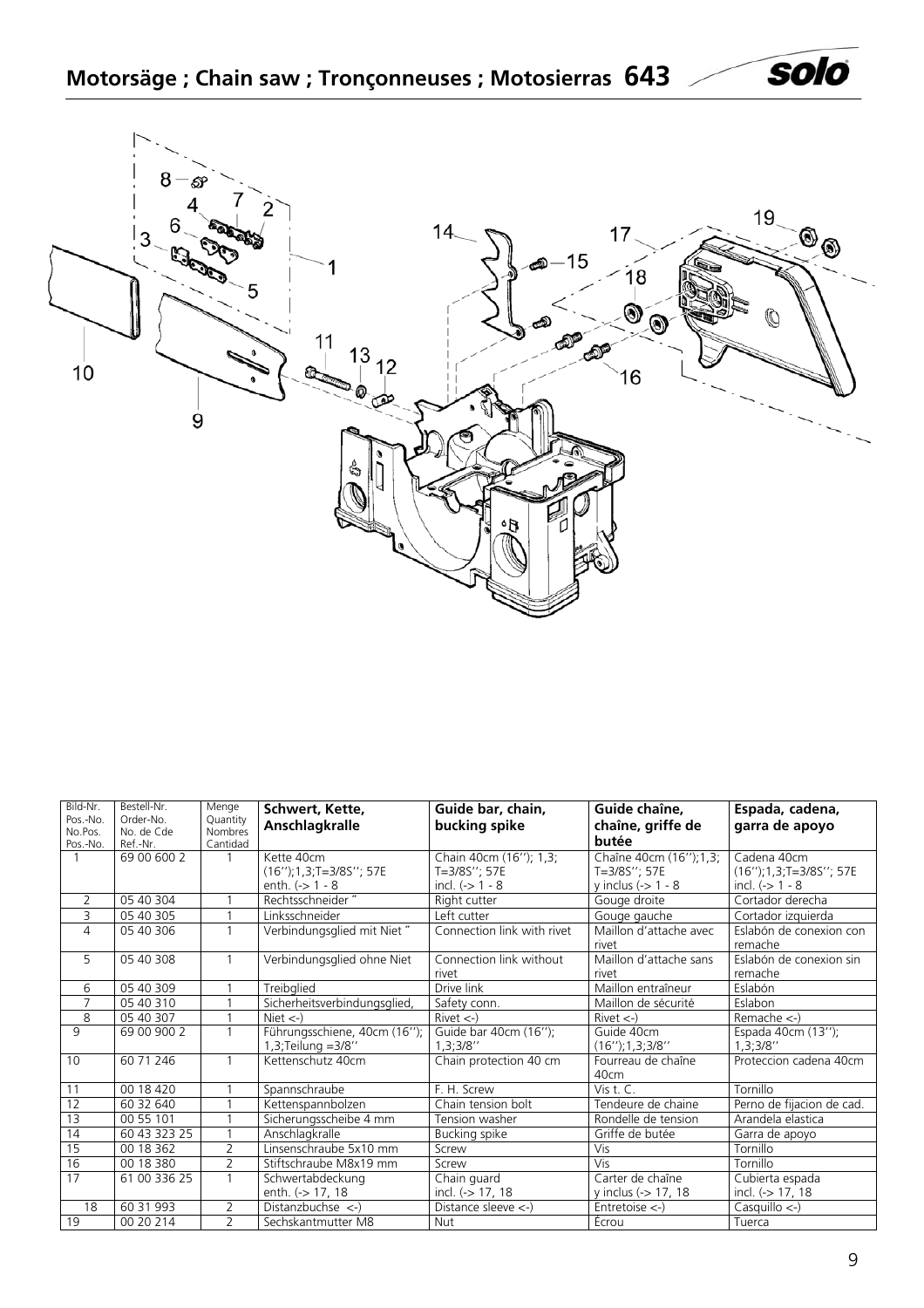<span id="page-9-0"></span>**Werkzeug, Zubehör (optional) / Tools, accessories (optional)/ Outillage, accesories (optional) / Herramientas, accesorios (optionale)** 

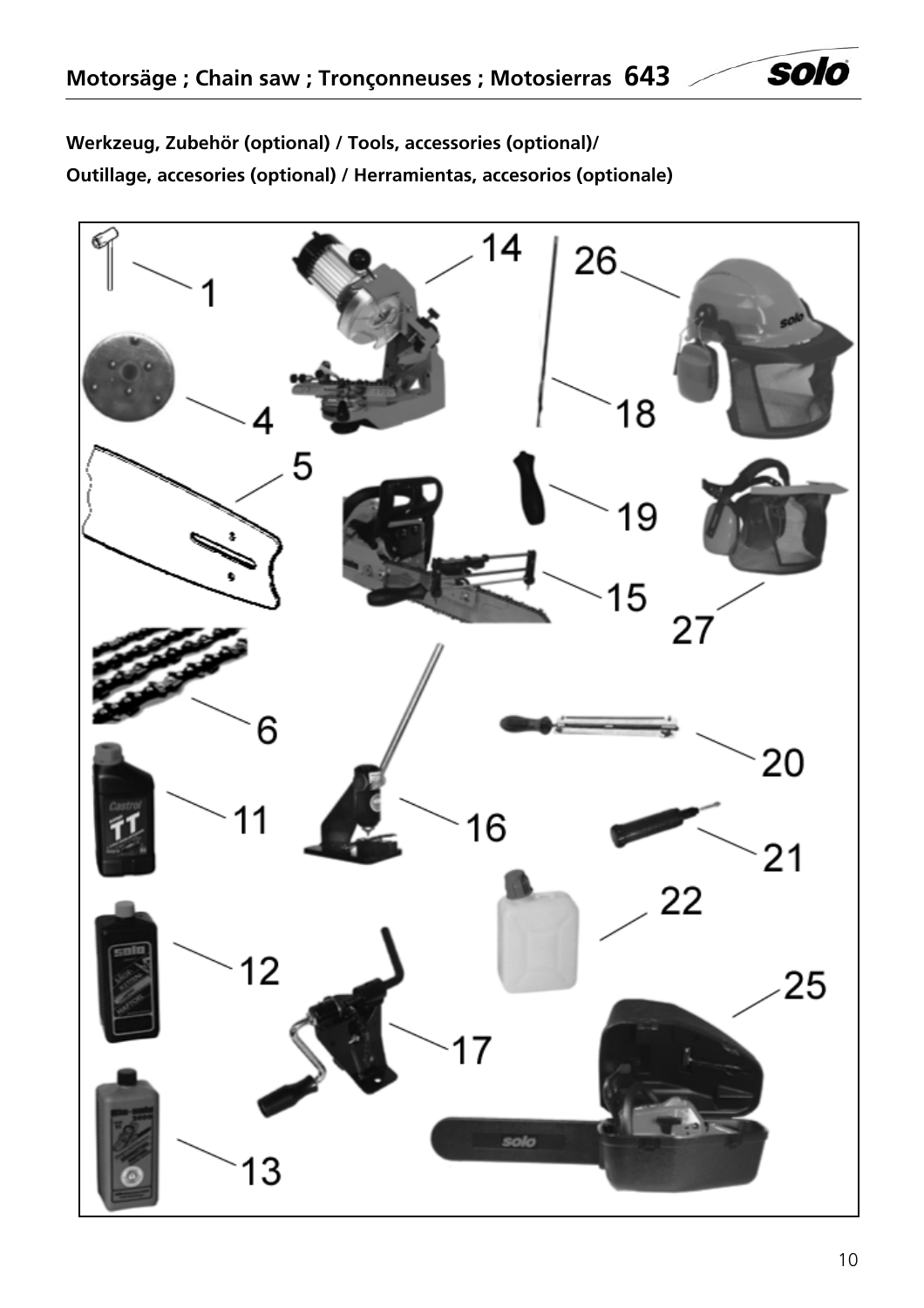| Bild-Nr.       | Bestell-Nr.  | Menge               | Werkzeug,<br>Tools, accessories            |                                          | <b>Outillage, accesories</b>                    | Herramientas,                                    |
|----------------|--------------|---------------------|--------------------------------------------|------------------------------------------|-------------------------------------------------|--------------------------------------------------|
| Pos.-No.       | Order-No.    | Quantity<br>Nombres | Zubehör (optional)                         | (optional)                               | (optional)                                      | accesorios (optionale)                           |
| No.Pos.        | No. de Cde   |                     |                                            |                                          |                                                 |                                                  |
| Pos.-No.       | Ref.-Nr.     | Cantidad            |                                            |                                          |                                                 |                                                  |
| $\mathbf{1}$   | 00 80 489    | 1                   | Kombischlüssel 19                          | Combi wrench                             | Clef universelle                                | Llave                                            |
| $\overline{4}$ | 00 80 477    | $\mathbf{1}$        | Montageschlüssel f.                        | Montageschlüssel f.                      | Montageschlüssel f.                             | Montageschlüssel f.                              |
|                |              |                     | Kupplung                                   | Kupplung                                 | Kupplung                                        | Kupplung                                         |
| 5              | 69 00 744 2  | $\mathbf{1}$        | Schwert, 35 cm (14")                       | Guide bar, 35 cm<br>(14")                | Guide chaîne, 35 cm (14")                       | Espada, 35 cm (14")                              |
| 6              | 69 00 136 2  | $\mathbf{1}$        | Kette 3/8S"; 1,3; 52E;<br>14"; 35 cm       | Chain 3/85"; 1,3;<br>52E; 14"; 35 cm     | Chaîne 3/8S"; 1,3; 52E; 14";<br>35 cm           | Cadena 3/8S"; 1,3; 52E;<br>14"; 35 cm            |
| 11             | 00 83 135    | 1 Liter             | Zweitakt-Spezialöl<br>CASTROL-Super TT     | Special 2-stroke oil<br>CASTROL-Super TT | Huile spéciale 2 temps<br>CASTROL-Super TT      | Aceite especial para<br>motores de 2 tiempos     |
| 12             | 00 83 150    | 1 Liter             | Sägenketten-Haftöl                         | Chain oil                                | Huile d'adhésion de la châine                   | Aceite adhesivo para<br>cadenas                  |
| 12             | 00 83 118    | 5 Liter             | Sägenketten-Haftöl                         | Chain oil                                | Huile d'adhésion de la châine                   | Aceite adhesivo para<br>cadenas                  |
| 12             | 00 83 120    | 20 Liter            | Sägenketten-Haftöl                         | Chain oil                                | Huile d'adhésion de la châine                   | Aceite adhesivo para<br>cadenas                  |
| 12             | 00 83 121    | 60 Liter            | Sägenketten-Haftöl                         | Chain oil                                | Huile d'adhésion de la châine                   | Aceite adhesivo para<br>cadenas                  |
| 12             | 00 83 158    | 210 Liter           | Sägenketten-Haftöl                         | Chain oil                                | Huile d'adhésion de la châine                   | Aceite adhesivo para<br>cadenas                  |
| 13             | 00 83 153    | 1 Liter             | Biologisch abbaubares<br>Sägeketten-Haftöl | Bio-degradable<br>bar & chain oil        | Huile d'adhésion de la châine<br>bio-dégradable | Aceite biologicamente<br>reductible para cadenas |
| 13             | 00 83 148    | 5 Liter             | Biologisch abbaubares                      | Bio-degradable                           | Huile d'adhésion de la châine                   | Aceite biologicamente                            |
|                |              | Sägeketten-Haftöl   |                                            | bar & chain oil                          | bio-dégradable                                  | reductible para cadenas                          |
| 13             | 00 83 149    | 20 Liter            | Biologisch abbaubares                      | Bio-degradable                           | Huile d'adhésion de la châine                   | Aceite biologicamente                            |
|                |              |                     | Sägeketten-Haftöl                          | bar & chain oil                          | bio-dégradable                                  | reductible para cadenas                          |
| 13             | 00 83 157    | 60 Liter            | Biologisch abbaubares                      | Bio-degradable                           | Huile d'adhésion de la châine                   | Aceite biologicamente                            |
|                |              |                     | Sägeketten-Haftöl                          | bar & chain oil                          | bio-dégradable                                  | reductible para cadenas                          |
| 13             | 00 83 156    | 210 Liter           | Biologisch abbaubares                      | Bio-degradable                           | Huile d'adhésion de la châine                   | Aceite biologicamente                            |
|                |              |                     | Sägeketten-Haftöl                          | bar & chain oil                          | bio-dégradable                                  | reductible para cadenas                          |
| 14             | 60 00 206    | $\mathbf{1}$        | Elektro-                                   | Electric chain                           | Affûteuse électrique                            | Afilador electrico de                            |
|                |              |                     | Kettenschärfgerät                          | sharpener                                |                                                 | cadenas                                          |
| 15             | 60 00 200    | $\mathbf{1}$        | Handfeilgerät ohne<br>Feile                | Manual file guide<br>(without file)      | Affûteuse à main (sans lime)                    | Afilador manual (sin lima)                       |
| 16             | 60 00 207    | $\mathbf{1}$        | Entnietgerät                               | Chain rivet breaker                      | Dériveteuse                                     | Desremachador de                                 |
|                |              |                     |                                            |                                          |                                                 | cadenas                                          |
| 17             | 60 00 208    | 1                   | Vernietgerät                               | Riveter                                  | Riveteuse                                       | Remachador de cadenas                            |
| 18             | 00 80 358    | 1                   | Sägeketten-Rundfeile<br>Ø 4 mm ohne Heft   | Round file for chain<br>saws             | Limes rondes                                    | Lima redonda                                     |
| 19             | 00 80 108    | 1                   | Feilenheft                                 | File wallet                              | Support de limes                                | Mango de lima                                    |
| 20             | 00 80 447    | $\mathbf{1}$        | Feilenhalter mit Feile<br>Ø 4 mm           | File holder                              | Manches à limes                                 | Portalimas                                       |
| 21             | 00 80 430    |                     | Fettpresse                                 | Grease gun                               | Pompe à graisse                                 | Prensa de grasa                                  |
| 22             | 27 00 278    |                     | Mixbehälter 1 Liter                        | Mixing can 1 liter                       | Jerrycan 1 litre                                | Bidon de mezcla 1 litro                          |
| 25             | 69 00 791    | $\mathbf{1}$        | Transportbox für Sägen                     | Chain saw carry case                     | Box de transport pour<br>tronconeuses           | Caja de transporte para<br>motosierras           |
| 26             | 99 39 011 00 |                     | Schutzhelm                                 | Safety helmet                            | Casque de protection                            | Casco protector                                  |
| 27             | 99 39 010 01 | 1                   | Gesichts / Gehör-                          | Gesichts / Gehör-                        | Gesichts /                                      | Gesichts /                                       |
|                |              |                     | schutzkombination                          | schutzkombination                        | Gehörschutzkombination                          | Gehörschutzkombination                           |